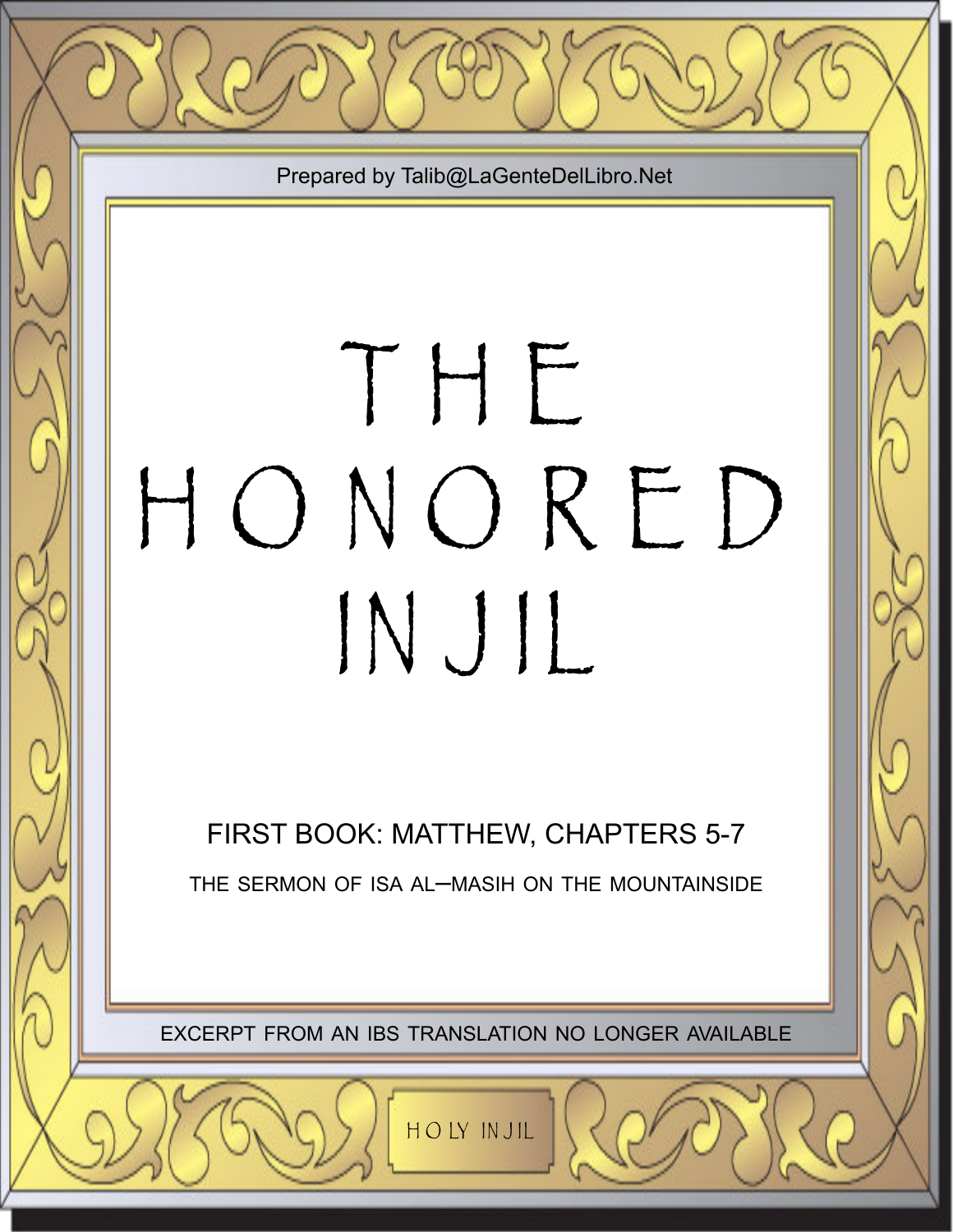# **ISA AL-MASIH GIVES BLESSINGS CHAPTER 5**

Isa saw the crowds. So he went up on a mountainside and sat down. His disciples came to him. <sup>2</sup> Then he began to teach them. He said,

<sup>3</sup> "Blessed are those who are spiritually needy.

The kingdom of heaven belongs to them.

<sup>4</sup> Blessed are those who are sad.

They will be comforted.

<sup>5</sup> Blessed are those who are free of pride.

They will be given the earth.

<sup>6</sup> Blessed are those who are hungry and thirsty for what is right. They will be filled.

<sup>7</sup> Blessed are those who show mercy.

They will be shown mercy.

<sup>8</sup> Blessed are those whose hearts are pure.

They will see Allah.

<sup>9</sup> Blessed are those who make peace.

They will be called sons of Allah.

<sup>10</sup> Blessed are those who suffer for doing what is right.

The kingdom of heaven belongs to them.

<sup>11</sup> Blessed are you when people mock you and hurt you because of me.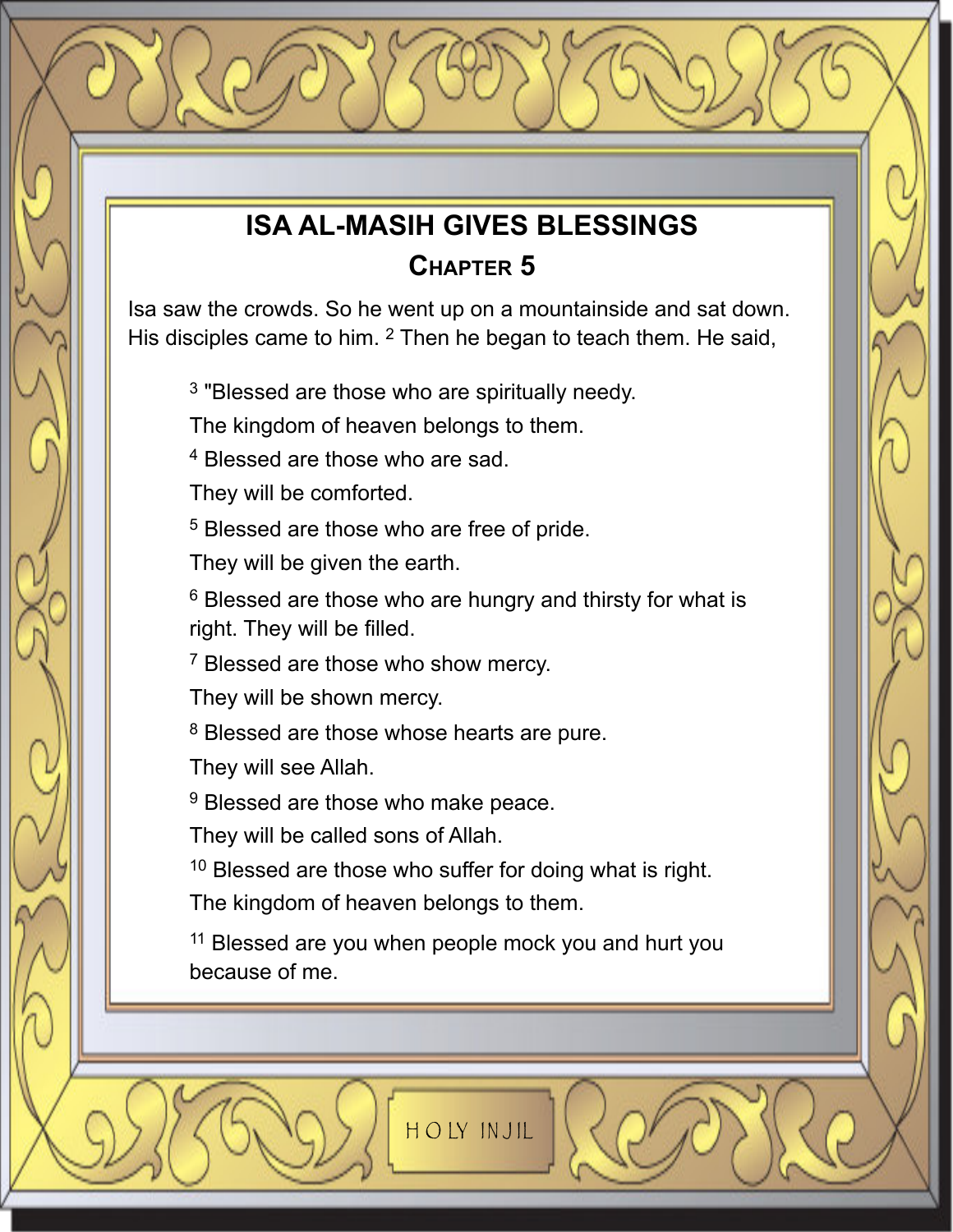You are also blessed when they tell all kinds of evil lies about you because of me. <sup>12</sup> Be joyful and glad! Your reward in heaven is great. In the same way, people hurt the prophets who lived long ago.

# **SALT AND LIGHT**

<sup>13</sup> "You are the salt of the earth. But suppose that the salt loses its saltiness. How can it be made salty again? It is no longer good for anything. It will be thrown out. People will walk on it. <sup>14</sup> You are the light of the world. A city that is on a hill cannot be hidden. <sup>15</sup> Also, people do not light a lamp and put it under a bowl. Instead, they put it on its stand. Then it gives light to everyone in the house. <sup>16</sup> In the same way, let your light shine in front of others. Then they will see the good things that you do, and they will praise your Father who is in heaven.

# **AL-MASIH ISA FULFILLS AL-TAURAT**

<sup>17</sup> "Do not think that I have come to destroy what is written in al-Taurat or in the Prophets. I have not come to do that. Instead, I have come to fulfill what is written. <sup>18</sup> I tell you the truth. Heaven and earth will disappear before the smallest letter disappears from al-Taurat. Not even the smallest stroke of a pen will disappear from al-Taurat until everything is completed. <sup>19</sup> Do not break even one of the least important commandments. And do not teach others to break them. If you do, you will be called the least in the kingdom of heaven. Instead, practice and teach these commands. Then you will be called great in the kingdom of heaven.  $20$  This is what I tell you. You must be more godly than the Pharisees and the teachers of Shari`at Musa. If you are not, you will certainly not enter the kingdom of heaven.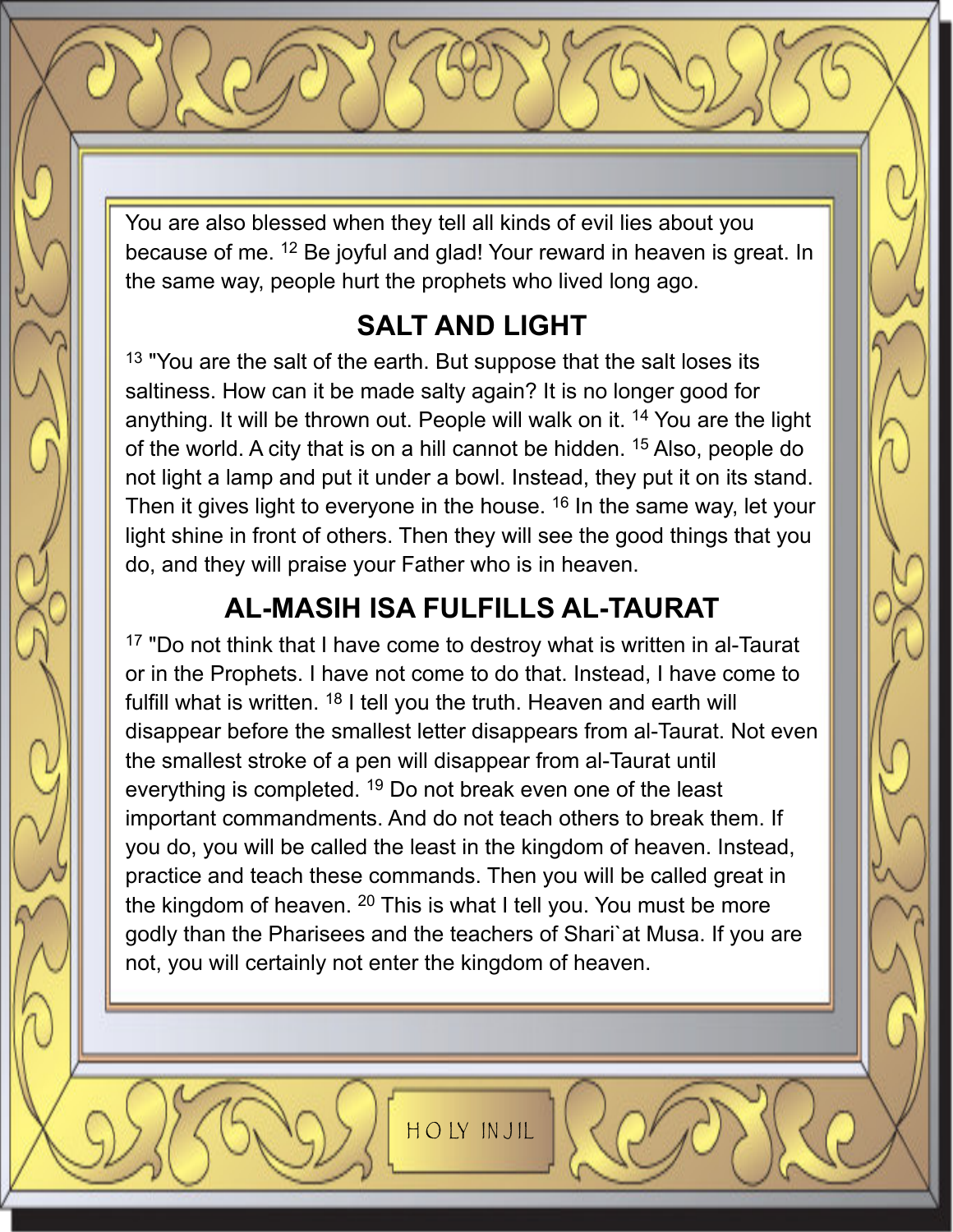## **Murder**

<sup>21</sup> "You have heard what was said to people who lived long ago. They were told, `Do not commit murder. Anyone who murders will be judged for it.' <sup>22</sup> But this is what I tell you. Do not be angry with your brother. Anyone who is angry with his brother will be judged. Again, anyone who says to his brother, `Raca!' (an insulting word like empty-headed) must stand trial in the Sanhedrin. But anyone who says, 'You fool!' will be in danger of the fire in jahannam. <sup>23</sup> Suppose that you are offering your gift at the altar. And you remember that your brother has something against you. <sup>24</sup> Leave your gift in front of the altar. First go and make peace with your brother. Then come back and offer your gift.

<sup>25</sup> Suppose that someone has a claim against you and is taking you to court. Settle the matter quickly. Do it while you are still with him before you reach the court. If you do not, he may hand you over to the judge. The judge may hand you over to the officer, and you may be thrown into prison. <sup>26</sup> I tell you the truth. You will not get out until you have paid the very last little coin!

# **Adultery**

 $27$  "You have heard that it was said, 'Do not commit adultery.'  $28$  But this is what I tell you. Do not even look at a woman lustfully. Anyone who does that has already committed adultery with her in his heart. <sup>29</sup> "If your right eye causes you to sin, gouge it out and throw it away. Your eye is only one part of your body. It is better to lose it than for your whole body to be thrown into jahannam. <sup>30</sup> If your right hand causes you to sin, cut it off and throw it away. Your hand is only one part of your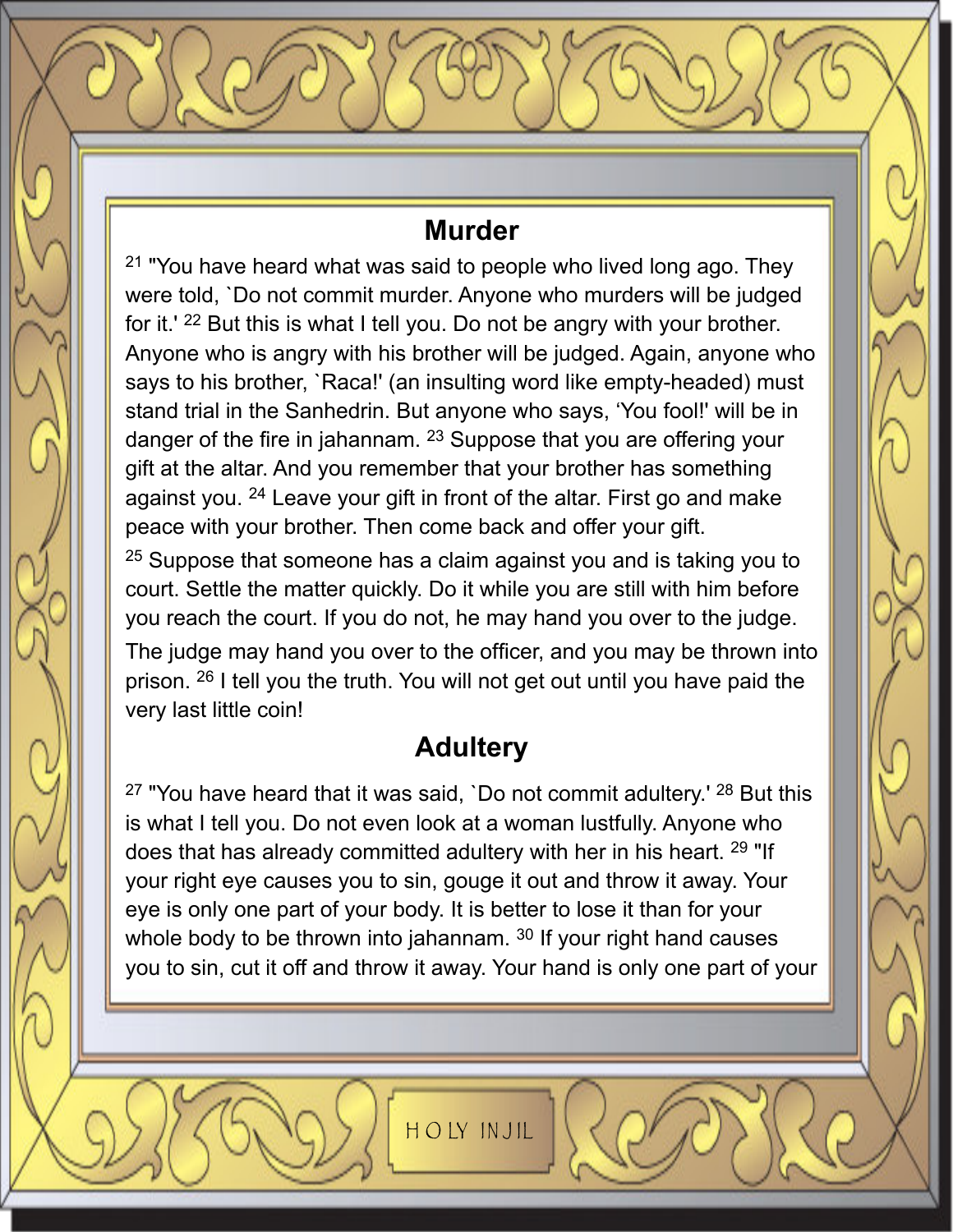body. It is better to lose it than for your whole body to go to jahannam.

## **Divorce**

 $31$  "It has been said, `Suppose that a man divorces his wife. If he does, he must give her a letter of divorce.' <sup>32</sup> But this is what I tell you. Anyone who divorces his wife causes her to commit adultery, and anyone who marries a divorced woman commits adultery. A man may divorce his wife only if she has not been faithful to him.

## **Oaths**

<sup>33</sup> "Again, you have heard what was said to your people long ago. They were told, `Do not break the promises that you make to the Lord. Keep the oaths you have made to him.' <sup>34</sup> But this is what I tell you. Do not make any promises like that at all. Do not make them in the name of heaven. That is Allah's throne. <sup>35</sup> Do not make them in the name of the earth. That is the stool for Allah's feet. Do not make them in the name of al-Quds. That is the city of the Great King. <sup>36</sup> And do not take an oath in the name of your head. You cannot make even one hair white or black. <sup>37</sup> Just let your `Yes' mean `Yes.' Let your `No' mean `No.' Anything more than this comes from the evil one.

## **Be Kind to Others**

38 "You have heard that it was said, `An eye must be put out for an eye. A tooth must be knocked out for a tooth.' <sup>39</sup> But this is what I tell you. Do not fight against an evil person. Suppose that someone hits you on your right cheek. Turn your other cheek to him also. <sup>40</sup> Suppose that someone takes you to court to get your shirt. Let him have your coat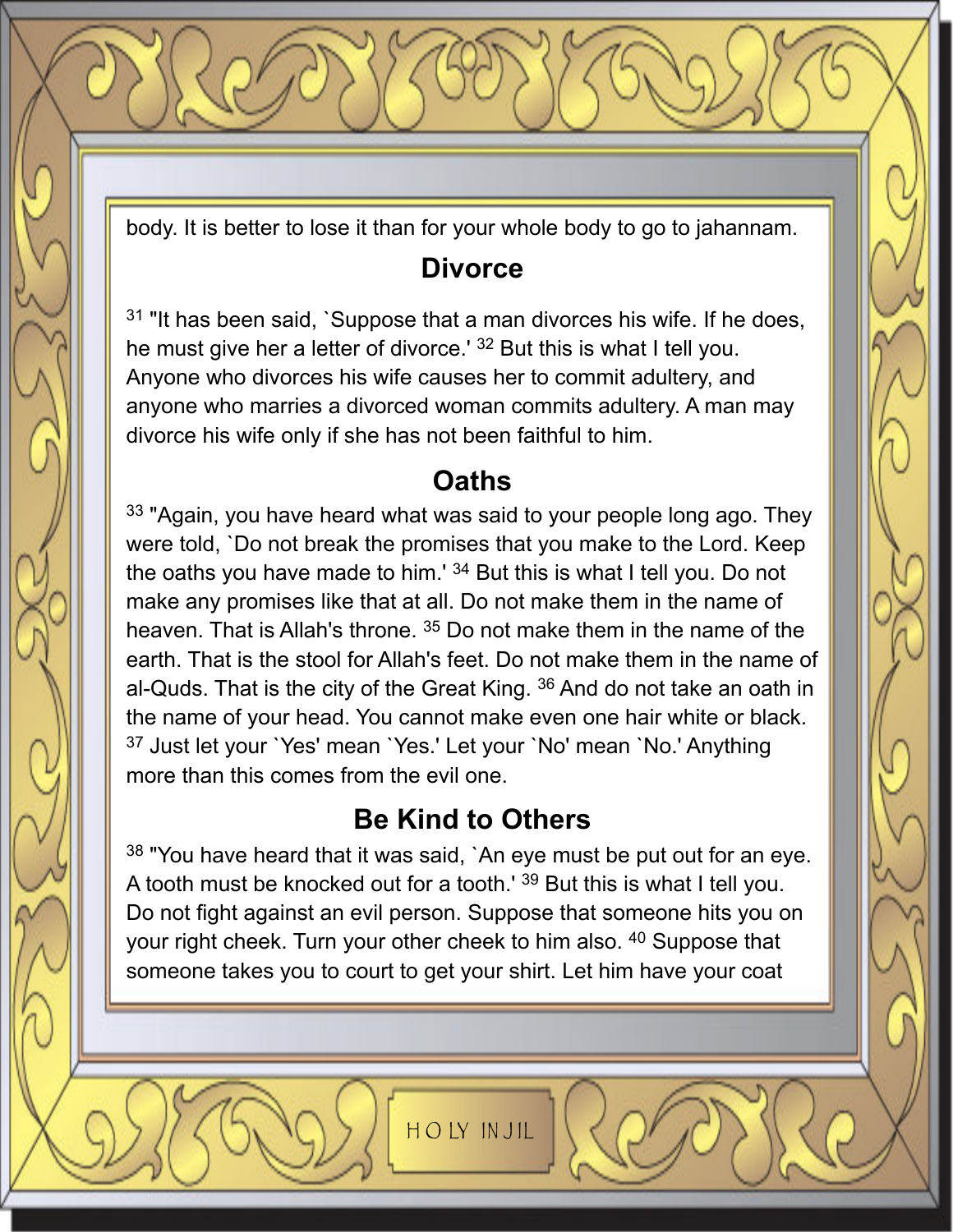also. <sup>41</sup> Suppose that someone forces you to go one mile. Go two miles with him. <sup>42</sup> Give to the one who asks you for something, and do not turn away from the one who wants to borrow something from you.

# **Love Your Enemies**

43 "You have heard that it was said, `Love your neighbor. Hate your enemy.' But this is what I tell you. Love your enemies. Pray for those who hurt you. Then you will be sons of your Father who is in heaven. He causes his sun to shine on evil people and good people. He sends rain on those who do right and those who do not. <sup>46</sup> If you love those who love you, what reward will you get? Even the tax collectors do that. <sup>47</sup> If you greet only your own people, what more are you doing than others? Even people who are ungodly do that. <sup>48</sup> So be perfect, just as your Father in heaven is perfect.

# **CHAPTER 6**

# **Giving to Needy People**

" Be careful not to do good works in front of others. Do not do them to 'be seen by others. If you do, your Father in heaven will not reward you. <sup>2</sup> When you give to needy people, do not announce it by having trumpets blown. Do not be like those who only pretend to be holy. They announce what they do in the synagogues and on the streets. They want to be honored by others. I tell you the truth. They have received their complete reward. <sup>3</sup> When you give to the needy, do not let your left hand know what your right hand is doing. <sup>4</sup> Then your giving will be done secretly, and your Father will reward you. He sees what you do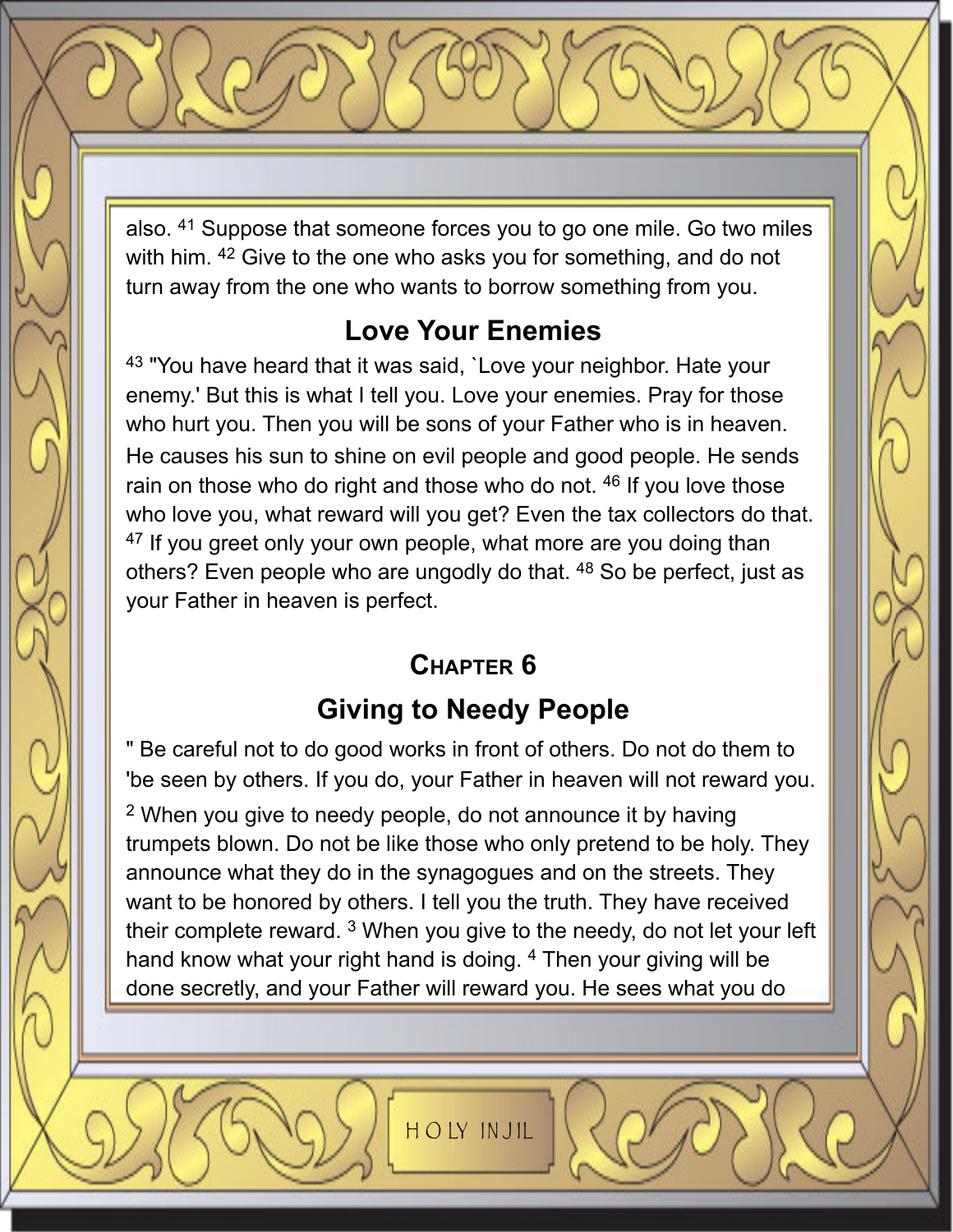secretly.

#### **Prayer**

<sup>5</sup> "When you pray, do not be like those who only pretend to be holy. They love to stand and pray in the synagogues and on the street corners. They want to be seen by others. I tell you the truth. They have received their complete reward. <sup>6</sup> When you pray, go into your room. Close the door and pray to your Father, who cannot be seen. He will reward you. Your Father sees what is done secretly. <sup>7</sup> When you pray, do not babble repetitiously the way ungodly people do. They think that they will be heard because they use many words. <sup>8</sup> Do not be like them. Your Father knows what you need even before you ask Him. <sup>9</sup> This is how you should pray:

`Our Father in heaven,

may your name be honored.

<sup>10</sup> May your kingdom come.

May what You want to happen be done

on earth as it is done in heaven.

11 Give us today our daily bread.

<sup>12</sup> Forgive us our sins,

just as we also have forgiven those who sin against us.

<sup>13</sup> Keep us from falling into sin when we are tempted, and save us from the evil one.'

<sup>14</sup> "Forgive people when they sin against you. If you do, your Father who is in heaven will also forgive you. <sup>15</sup> But if you do not forgive people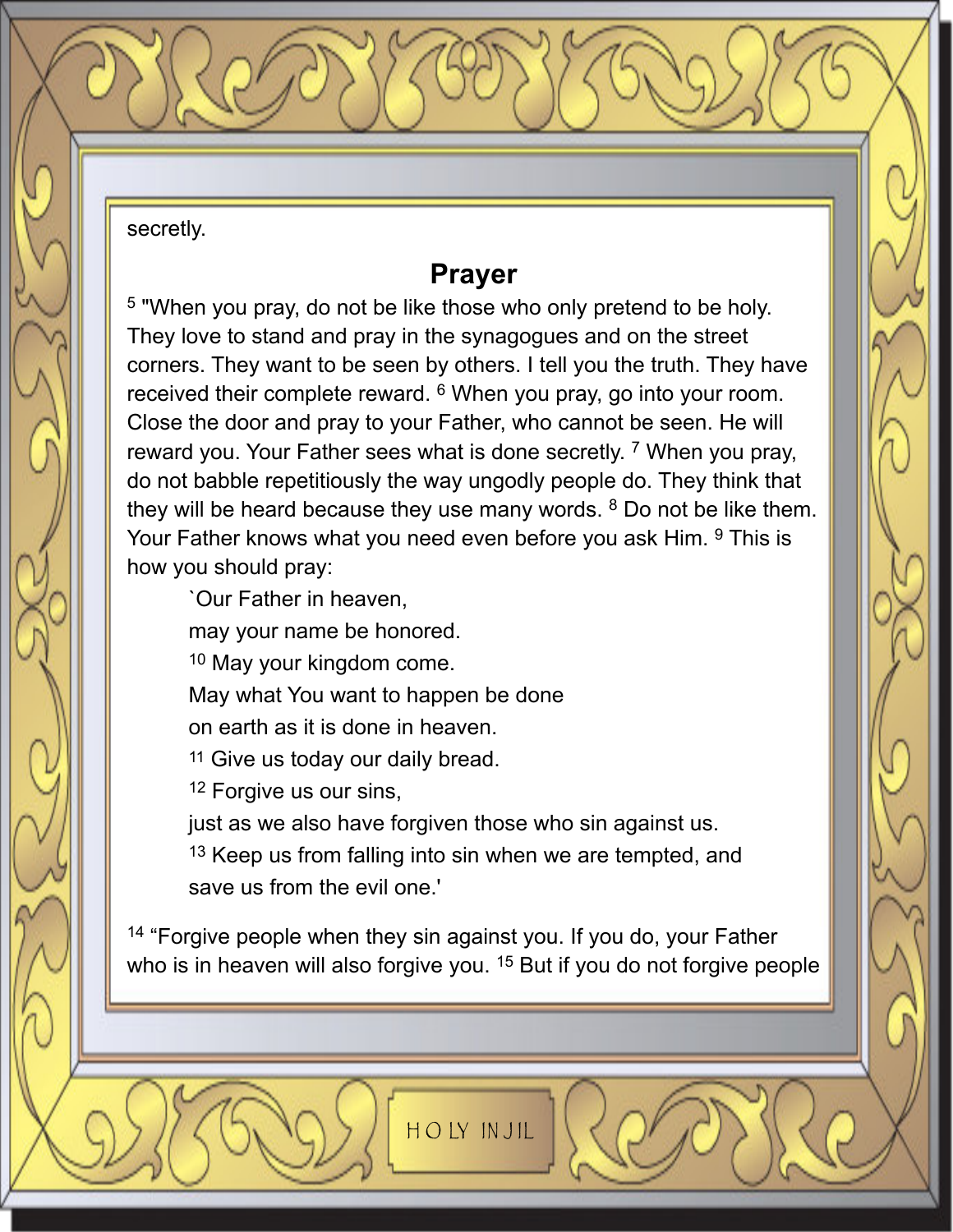their sins, your Father will not forgive your sins.

# **Fasting**

<sup>16</sup> "When you fast, do not look gloomy like those who only pretend to be holy. They make their faces very sad. They want to show people that they are fasting. I tell you the truth. They have received their complete reward. <sup>17</sup> But when you fast, put olive oil on your head. Wash your face. <sup>18</sup> Then others will not know that you are fasting. Only your Father, who cannot be seen, will know it. He will reward you. Your Father sees what is done secretly.

# **Store Riches in Heaven**

<sup>19</sup> "Do not store riches for yourselves on earth. Moths and rust can destroy them. Thieves can break in and steal. <sup>20</sup> Instead, store riches for yourselves in heaven. There, moths and rust do not destroy. There, thieves do not break in and steal. <sup>21</sup> Your heart will be where your riches are. <sup>22</sup> The eye is like a lamp for the body. Suppose that your eyes are good. Then your whole body will be full of light. <sup>23</sup> But suppose that your eyes are evil. Then your whole body will be full of darkness. If the light inside you is darkness, then it is very dark! <sup>24</sup> No one can serve two masters at the same time. He will hate one of them and love the other. Or he will be faithful to one and dislike the other. You cannot serve Allah and money at the same time.

# **Do Not Worry**

<sup>25</sup> "I tell you, do not worry. Do not worry about your life and what you will eat or drink. And do not worry about your body and what you will wear. Is there not more to life than eating? Are there not more important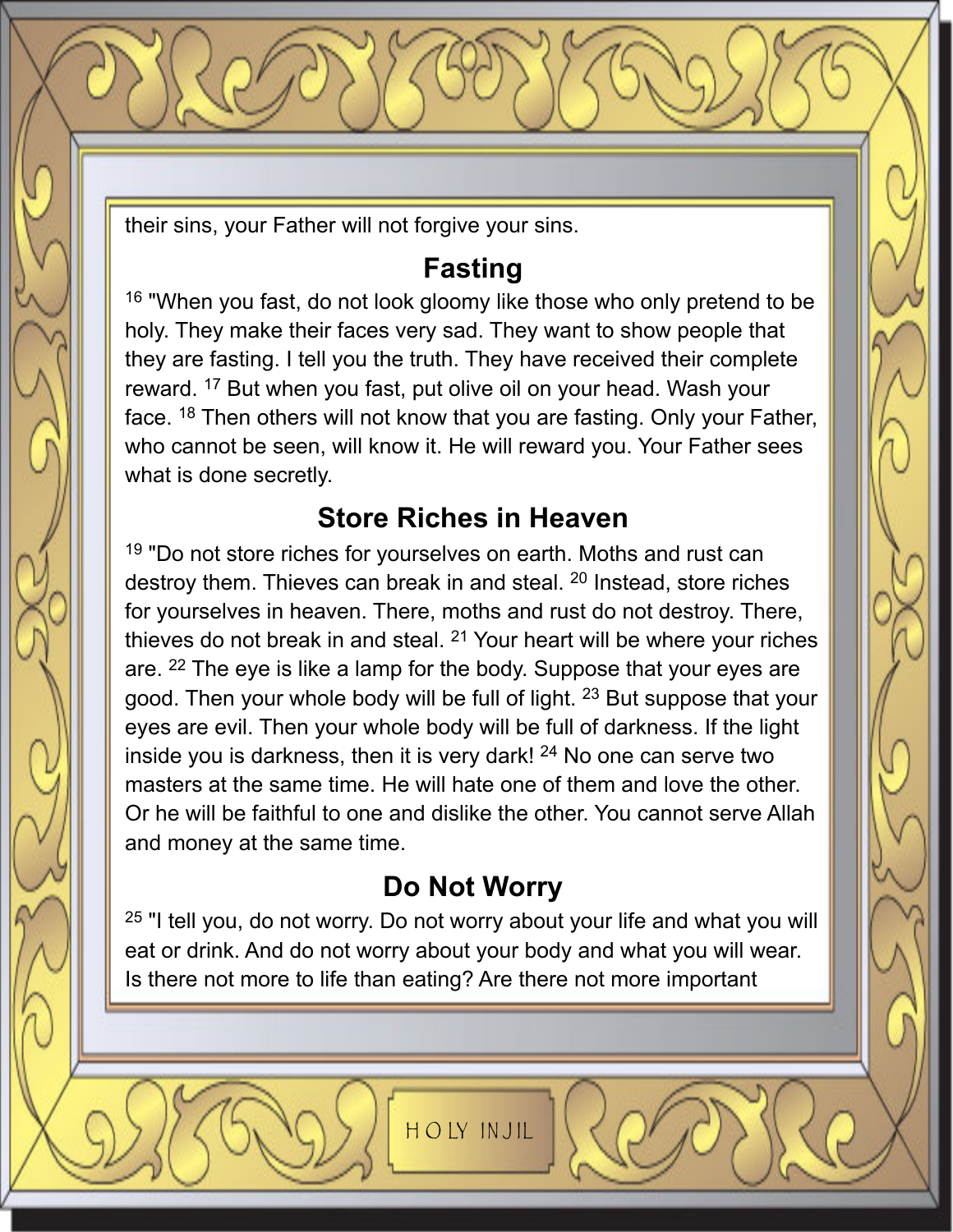things for the body than clothes? <sup>26</sup> Look at the birds of the air. They do not plant or harvest crops. They do not gather crops into storerooms. But your Father who is in heaven feeds them. Are you not worth much more than they are? <sup>27</sup> Can you add even one hour to your life by worrying? <sup>28</sup> And why do you worry about clothes? See how the wild flowers grow. They do not work or make clothing. <sup>29</sup> But this is what I tell you. Not even Sulaiman in all of his glory was dressed like one of those flowers. <sup>30</sup> If that is how Allah dresses the wild grass, will He not dress you even better? The grass is here only today. Tomorrow it is thrown into the fire. Your faith is so small!  $31$  So do not worry. Do not say, 'What will we eat?' Or, 'What will we drink?' Or, 'What will we wear?' <sup>32</sup> People who are ungodly keep trying to get all of those things. Your Father who is in heaven knows that you need them. <sup>33</sup> Put Allah's kingdom first. Do what he wants you to do. Then all of those things will also be given to you. <sup>34</sup> So do not worry about tomorrow. Tomorrow will worry about itself. Each day has enough trouble of its own.

#### **CHAPTER 7**

# **Be Fair When You Judge Others**

"Do not judge others. Then you will not be judged. <sup>2</sup> You will be judged in the same way that you judge others, and you will be measured in the same way that you measure others.<sup>3</sup> You look at the bit of sawdust in your friend's eye, but you pay no attention to the piece of wood in your own eye. <sup>4</sup> How can you say to your friend, `Let me take the bit of sawdust out of your eye'? How can you say this while there is a piece of wood in your own eye? <sup>5</sup> You hypocrite! First take the piece of wood out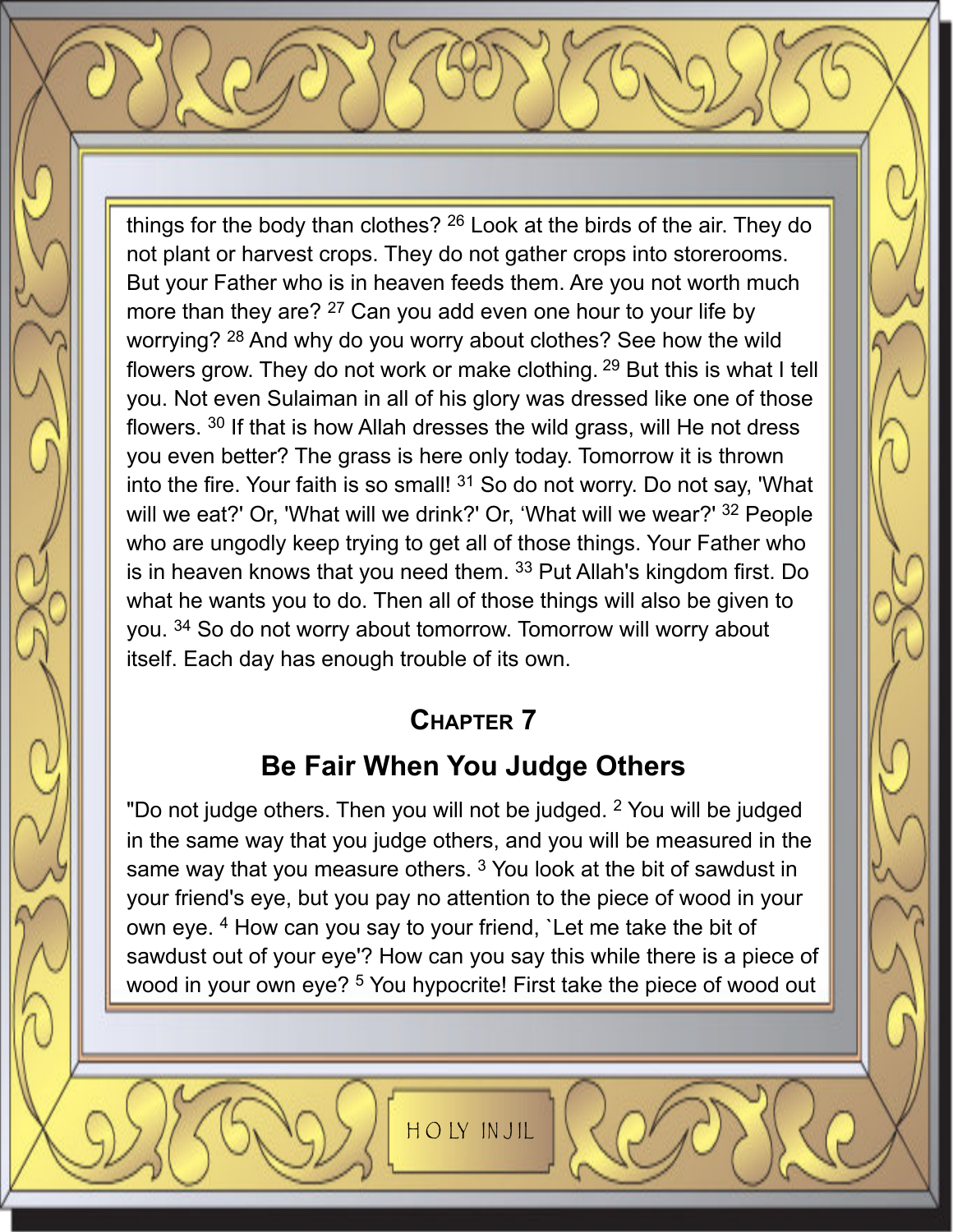of your own eye. Then you will be able to see clearly to take the bit of sawdust out of your friend's eye. <sup>6</sup> Do not give holy things to dogs. Do not throw your pearls to pigs. If you do, they might walk on them. Then they might turn around and tear you to pieces.

# **Ask, Search, Knock**

<sup>7</sup> "Ask, and it will be given to you. Search, and you will find. Knock, and the door will be opened to you. <sup>8</sup> Everyone who asks will receive. He who searches will find. The door will be opened to the one who knocks. <sup>9</sup> Suppose that your son asks for bread. Which of you will give him a stone? <sup>10</sup> Or suppose that he asks for a fish. Which of you will give him a snake? <sup>11</sup> Even though you are evil, you know how to give good gifts to your children. How much more will your Father who is in heaven give good gifts to those who ask Him! <sup>12</sup> In everything, do to others what you would want them to do to you. This is what is written in al-Taurat and in the Prophets.

# **The Large and Small Gates**

 $13$  "Enter Allah's kingdom through the narrow gate. The gate is large and the road is wide that leads to death and jahannam. Many people go that way. <sup>14</sup> But the gate is small, and the road is narrow that leads to life. Only a few people find it.

# **A Tree and Its Fruit**

<sup>15</sup> "Watch out for false prophets! They come to you pretending to be sheep, but on the inside they are hungry wolves. <sup>16</sup> You can know what they really are by what they do. Do people pick grapes from bushes?